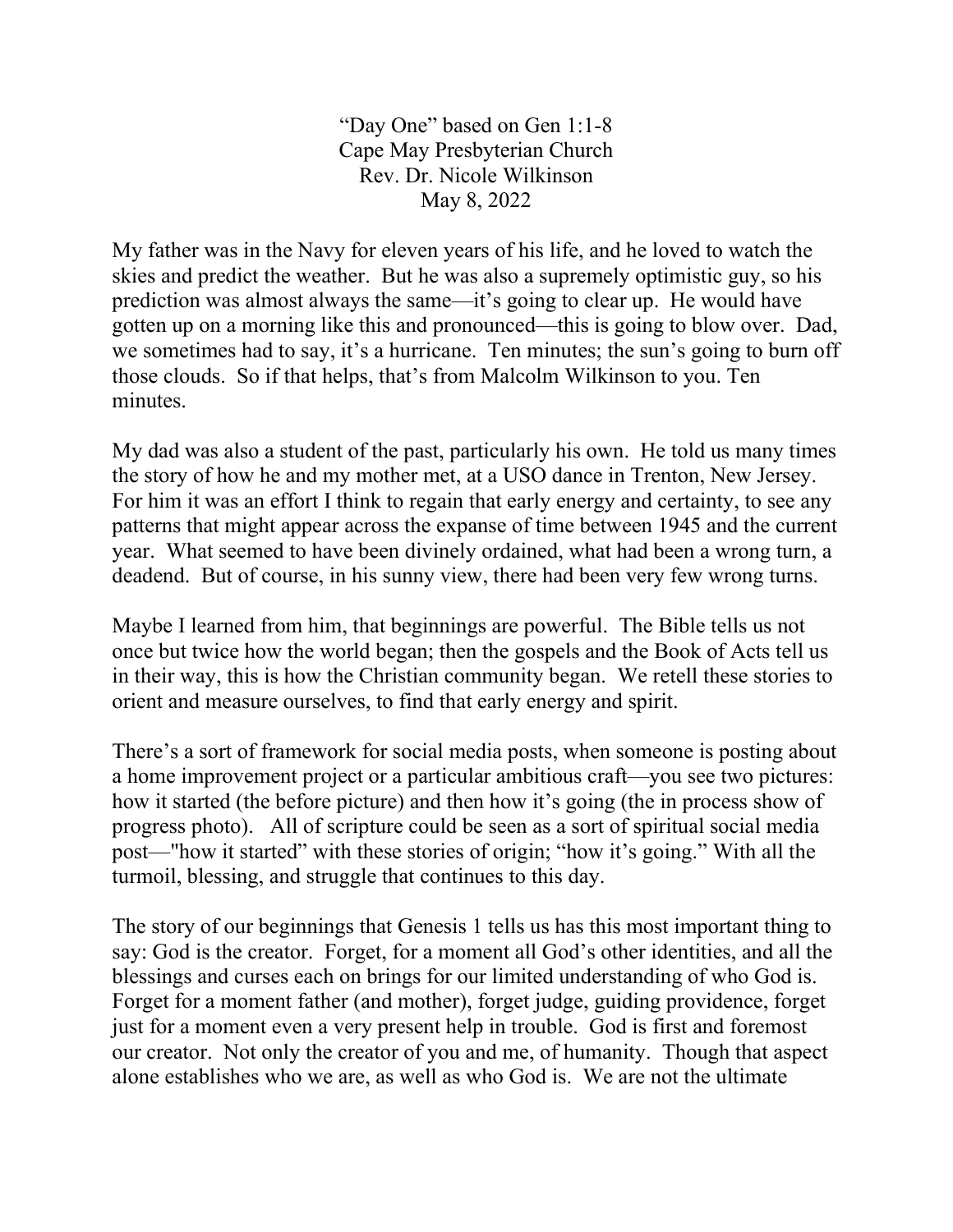power, the ultimate source—not of ourselves, much less of the universe. God is our creator, our source. But God is also the creator, creator of all things.

I stake no claim on the science of how the universe came to be the way it is. It's interesting, mind you , and the more we learn about the millennia that happened before human beings came on the scene, the more we understand about who we are. But what we believe is not that God created by some particular means. Especially since Gen 1 and 2 describe two different means by which the writer imagines creation. In this chapter, God speaks and makes things happen. God's word creates light, and separates it from darkness, and eventually human beings, male and female, simultaneously. In Genesis 2, though, God reaches down as with human hands and forms the human being from the dirt, and breathes life into the that piece of clay sort of like Ruth breathes life into the flute.

Each story calls us to imagine God as creator—a great, powerful, distant, disembodied force of creation in chapter one, or an intimate, tender, magical craftsman in chapter two. The point is less *how* God creates, and more *that* God creates. Not by accident, not by violence as other religions of the time believed, but intentionally, lovingly, systematically, and with care.

Which leads us to the question, how do we live in a world that God so carefully created? How do we live as God's creatures and with God's creatures? We do so with humility, most of all. With the sense that all created beings are our family. In Genesis 1, every climate, every ecosystem, every living creature has its turn and is created purposefully; every part of creation has its place and connects in a system the endless complexity of which we are only just beginning to understand. Our lack of that humility is costing us, and it is costing creation.

When Ahmet was in about sixth grade, he learned about acid rain, and he was, appropriately, appalled. Did you know that sometimes because of pollution, even the rain can be polluted? he asked me. That the rain can actually hurt plants instead of watering them? He went on, *The rain*? He was clearly having trouble expressing how much this bothered him. Yes, son, I said, I'm sorry to tell you, that we have even screwed up the rain.

That was ten years ago or more. Imagine what sixth graders are learning about right now. As writer Louise Erdrich does in her 2017 novel, imagine a world that remembers the last time it snowed, and I mean the very last time. It isn't that hard to imagine, I'm sorry to say.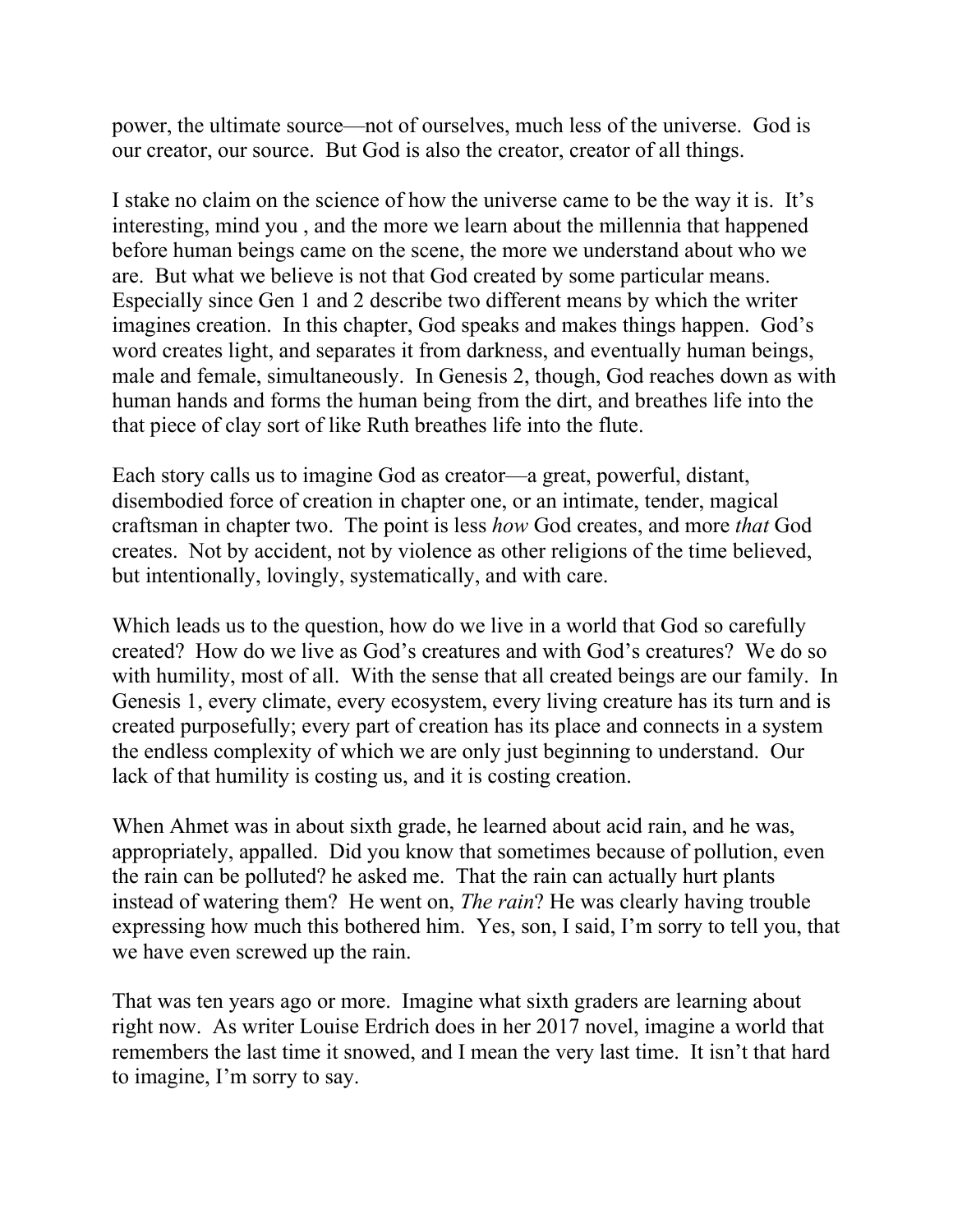The damage done and being done is enough to make you despair. How long we have understood that we are doing God's creation damage, and yet we keep on doing it. God's creation will survive, because it has an incredible kind of resilience. George Carlin used to point out that there was no need to save the plant. The planet isn't actually in trouble; we are. "The planet," he said, "is going to shake us off like a bad case of fleas." God's creation will survive; it is nothing if not adaptable. But the distortions it could undergo are terrible to consider.

To be clear, this human lack of humility is not entirely about you and me. Yes, it has to do with the plastic of our disposable water bottles and meat in our diets and the gas in our cars, absolutely. But it also has to the profit margins of the oil industry, the slow turning radius of an economy built on growth, growth, growth, which any child can tell you is a plan for disaster. It is up to us not only as consumers, but as voters and advocates. We need to reduce our consumption of plastic, dig out our resusable grocery bags, eat less meat, hang out our laundry, and drive fewer miles; but we also need to call our senators and representatives, and advocate for green space and investment in sustainability in our own communities. Powerful nations have to make difficult decisions and they need to at least provide powerful corporations with better incentive to weigh their profits against their environmental impact.

We are called to act socially and yes, politically, not because we are Democrat or Republican, liberal or conservative but because we are Christians, believers in God the creator, whose hand can still be seen in all the natural world and whose work must be valued, not thrown away.

The Smithsonian magazine assures me, there are reasons for hope. Yes, I had to go looking, because it is truly very easy to despair. And I didn't think despair would make a great sermon. Honestly, I knew some good things were happening, but I couldn't call them to mind, which is a very typical human tendency.

So here are a few reasons to hope, courtesy of the Smithsonian. At the United Nations' Climate Change Conference, more than 100 nations pledged to [halt](https://www.nytimes.com/2021/11/02/climate/cop26-deforestation.html)  [deforestation by 2030.](https://www.nytimes.com/2021/11/02/climate/cop26-deforestation.html) Since trees store carbon, produce oxygen, and prevent erosion and desertificaion, an end to deforestation could have a huge impact. In West Africa, a species of crab that was thought to be extinct has resurfaced. And in Latin America, Panama, Colombia, Ecuador, and Costa Rica announced a ['mega'](https://www.oceanographicmagazine.com/news/mega-mpa/)  [Marine Protected Area](https://www.oceanographicmagazine.com/news/mega-mpa/) to protect at-risk marine life.